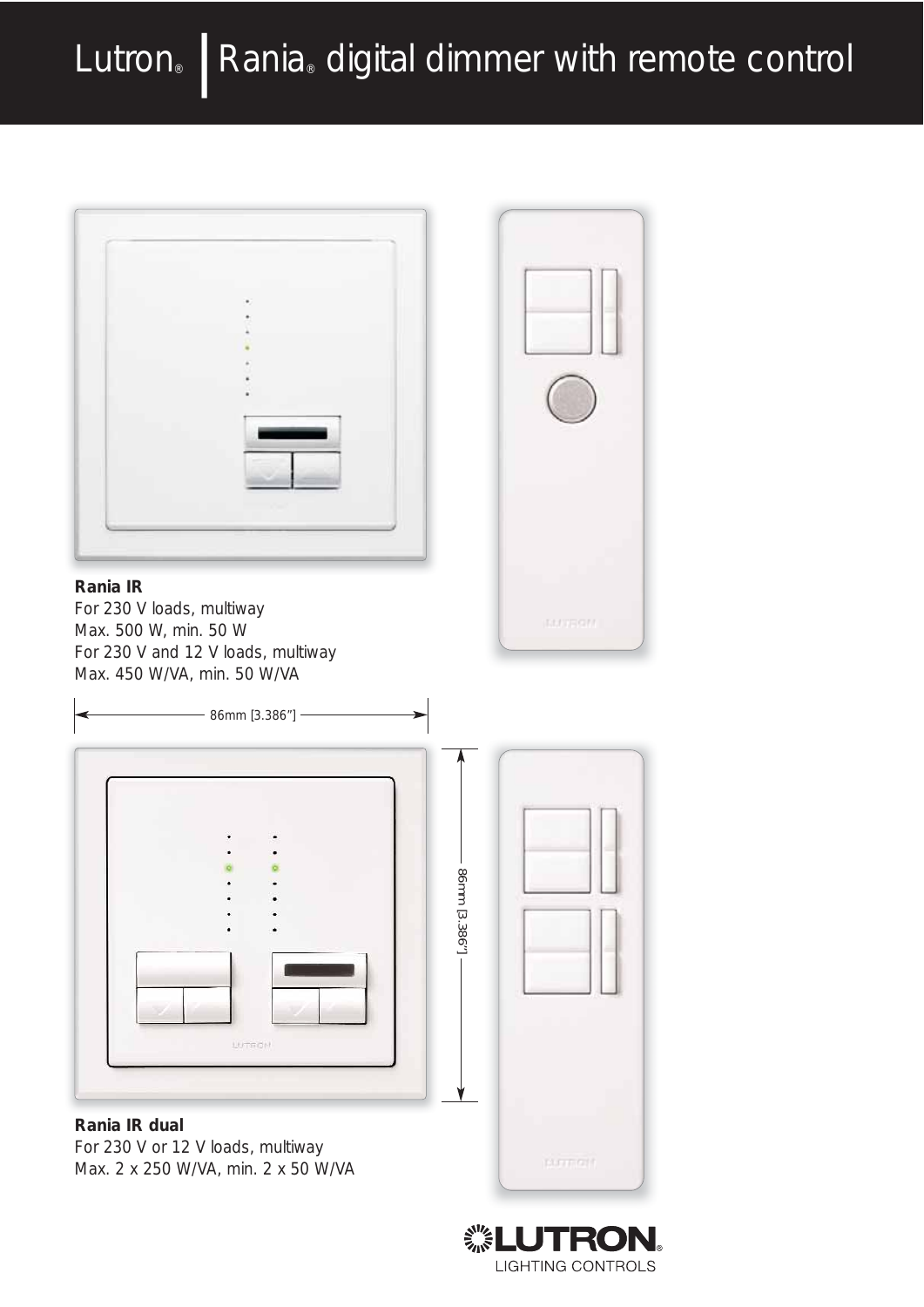## Lutron® | Rania® digital dimmer with remote control



#### **Product family features:**

- Single and dual dimmer available
- Green LEDs indicate light level
- Lights softly fade to on/off
- Auto load-sensing capability
- Acoustically quiet operation
- Dim your light from up to 10 locations (requires accessory dimmers)
- Double-tap to full on
- Memorises last light level
- Replaces a standard switch
- Full family of products for all modern lighting sources
- Family includes wiring accessories

#### **Specifications for single and dual dimmer:**

- 220 240 VAC, 50/60 Hz
- Capacity
	- Single dimmer for 230 V loads only: Max. 500 W, min. 50 W
	- Single dimmer for 230 V and 12 V loads (universal): 450 W/VA, min. 50 W/VA
	- Dual dimmer for 230 V loads only: Max. 2 x 250 W, min. 50 W
	- Dual dimmer for 230 V and 12 V loads
	- (universal): Max. 2 x 250 W/VA, min. 2 x 50 W/VA
- CE approved
- Universal dimmer available with leading and trailing edge capability
- Auto-reset thermal overload protection
- Auto-reset short-circuit and over-current protection
- Lightning strike surge protection (6 kV, 200 A)
- 10-year power-failure memory
- Voltage regulation
- Wall box with a depth of at least 32mm recommended; square wall box required for dual dimmer
- Precise colour consistency

#### **High load and fluorescent interfaces for use with RISI and RIDI dimmers**

- To increase load capacity:
	- Max. 1840 W of 230 V loads, use RN-PB-B-AW-M
	- Max. 1200 W/VA of 12 V loads, use NGRX-ELVI-CE-WH-CGP1858
- To control fluorescent loads, use GRX-TVI-CGP1859; Max. switched load 10A, 0-10 V output rating
	- 10 A 300 mA sinks current only (max. 150 ballasts)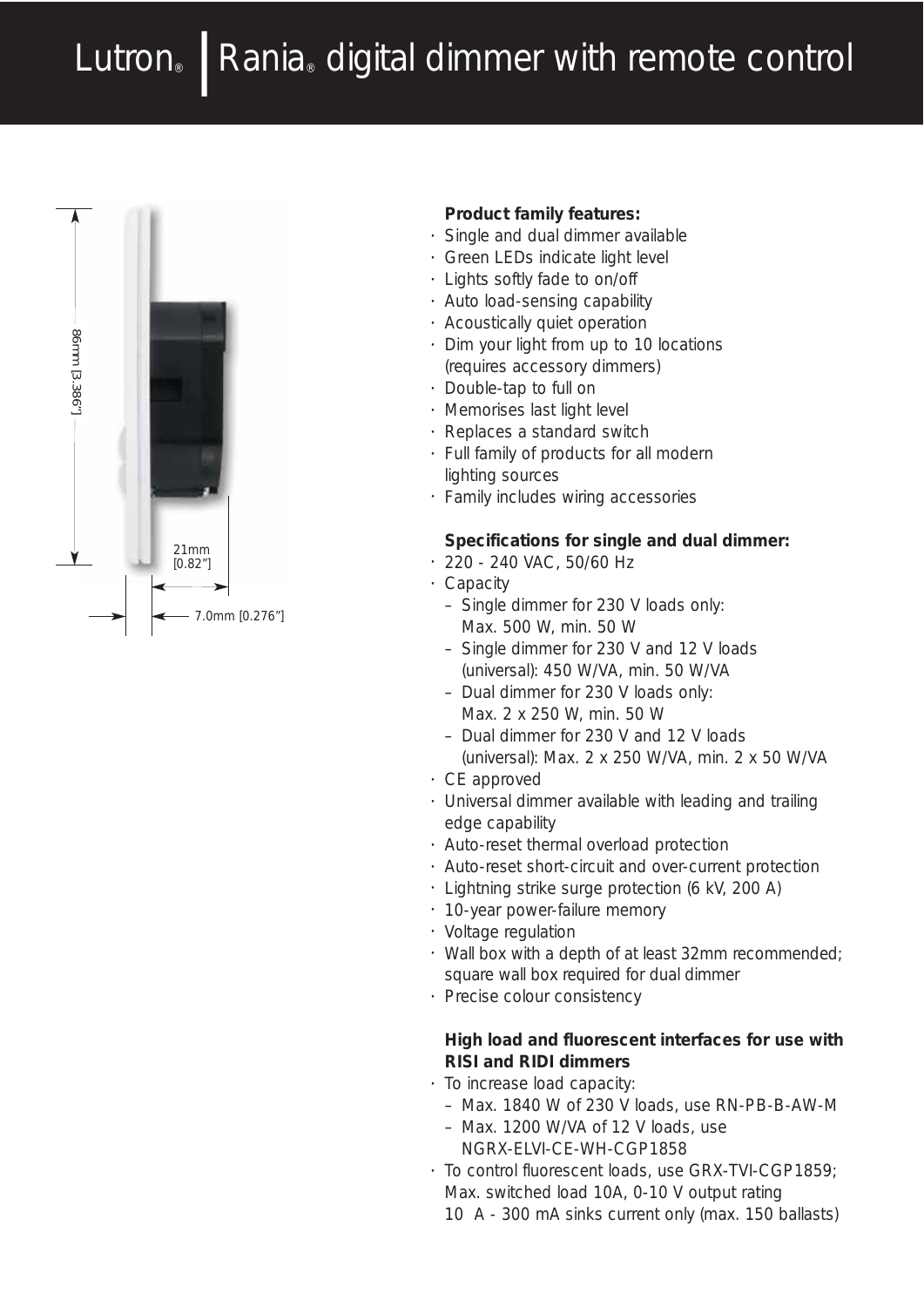# Lutron | Rania digital dimmer with remote control

#### **Rania IR dimmer**





LEDs indicate light level.-

**IR receiver**

**On/Off tapswitch:** Fades lights on or off.

**TURN ON:** Tap once (lights fade to the preset level), tap twice (lights turn on to full brightness).

**TURN OFF:** Tap once (lights fade-to-off), press and hold (for delayed fade-to-off).

## **Rania accessory dimmer**



## **Multi-location dimming**

For use with multi-location dimming only – use up to nine accessory dimmers with one Rania IR multi-location dimmer.

## **Ganging and derating**

When ganging this product with other Lutron dimmers derate maximum capacity to 350 W/VA.





Use Lutron 2-gang or 3-gang frames to gang Lutron dimmers and wiring accessories.

Point the transmitter at the Rania IR dimmer(s), then use the buttons as outlined below.

**ON FULL:** Tap once - lights brighten smoothly to full brightness.

**OFF:** Tap once: 3 sec fade to off. Press and hold: 10-60 second delayed fade to off.

**BRIGHTEN:** Press to brighten lights.

**DIM:** Press to dim lights.

**ONE-TOUCH BUTTON:** Tap once to recall your favourite light level.

This transmitter is compatible with most learning remote controls.

## **Rania IR single dimmer**



neutral

## **Rania IR dual dimmer**



For multi-location wiring diagram please refer to Rania installation instructions.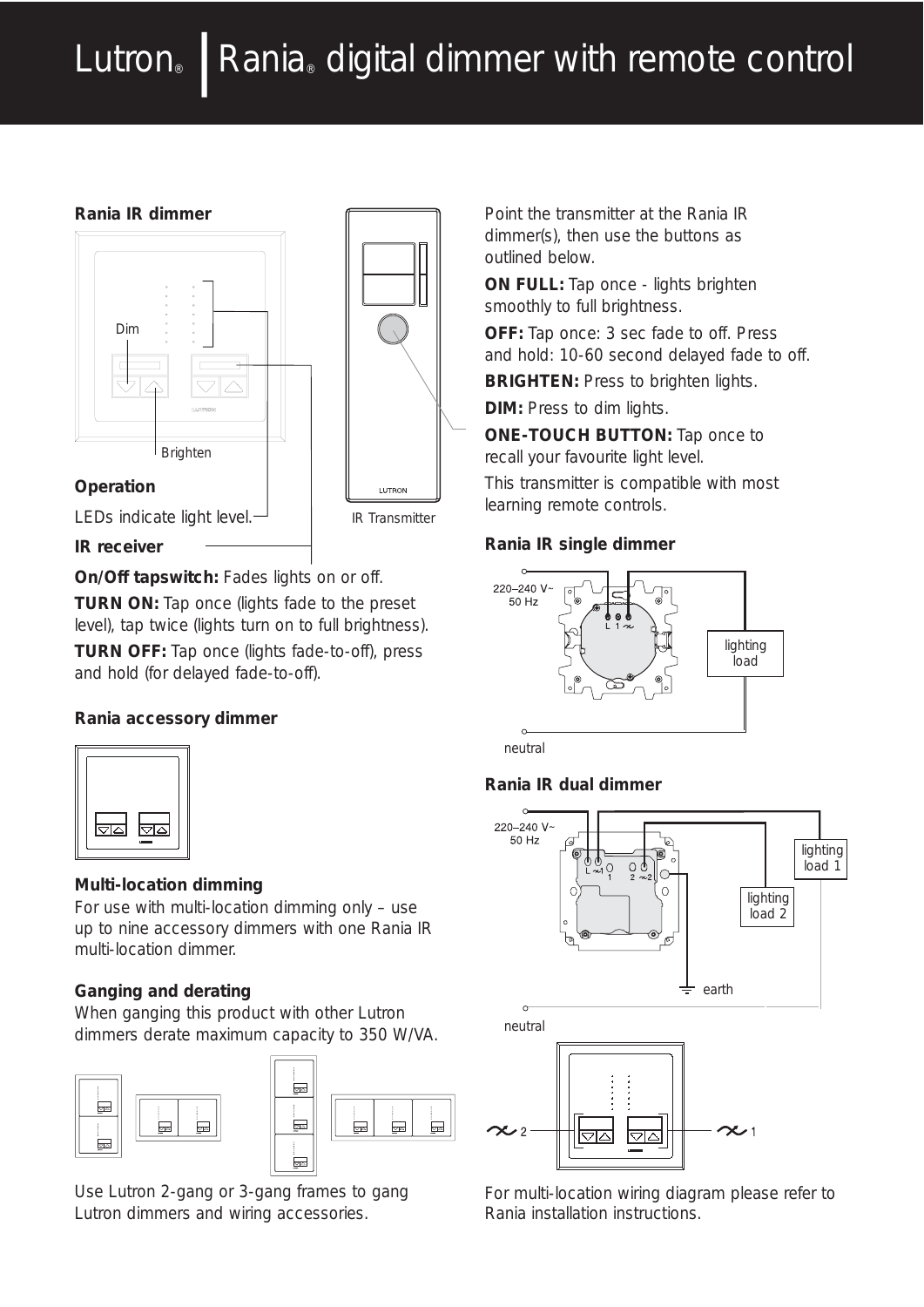You know the mood you want. The next question is: how do you create it? Here's how to choose the right dimmers for your project.

#### **Step 1**

Choose the style and colour that best matches or complements the décor of the room.

## **Step 2**

Choose the dimmer designed to control the kind of lights you have in the room, for example, incandescent or low voltage.

## **Types of lighting**



## **Step 3**

Calculate the total load.

Incandescent light bulbs have wattage ratings marked on the bulb. Add up the wattage of all the bulbs in the fixture and select a dimmer that is rated above or equal to your total wattage.

## **Incandescent 230/240 V**



## **Mains voltage halogen 230/240 V**



## **Electronic and magnetic low voltage 12 V**

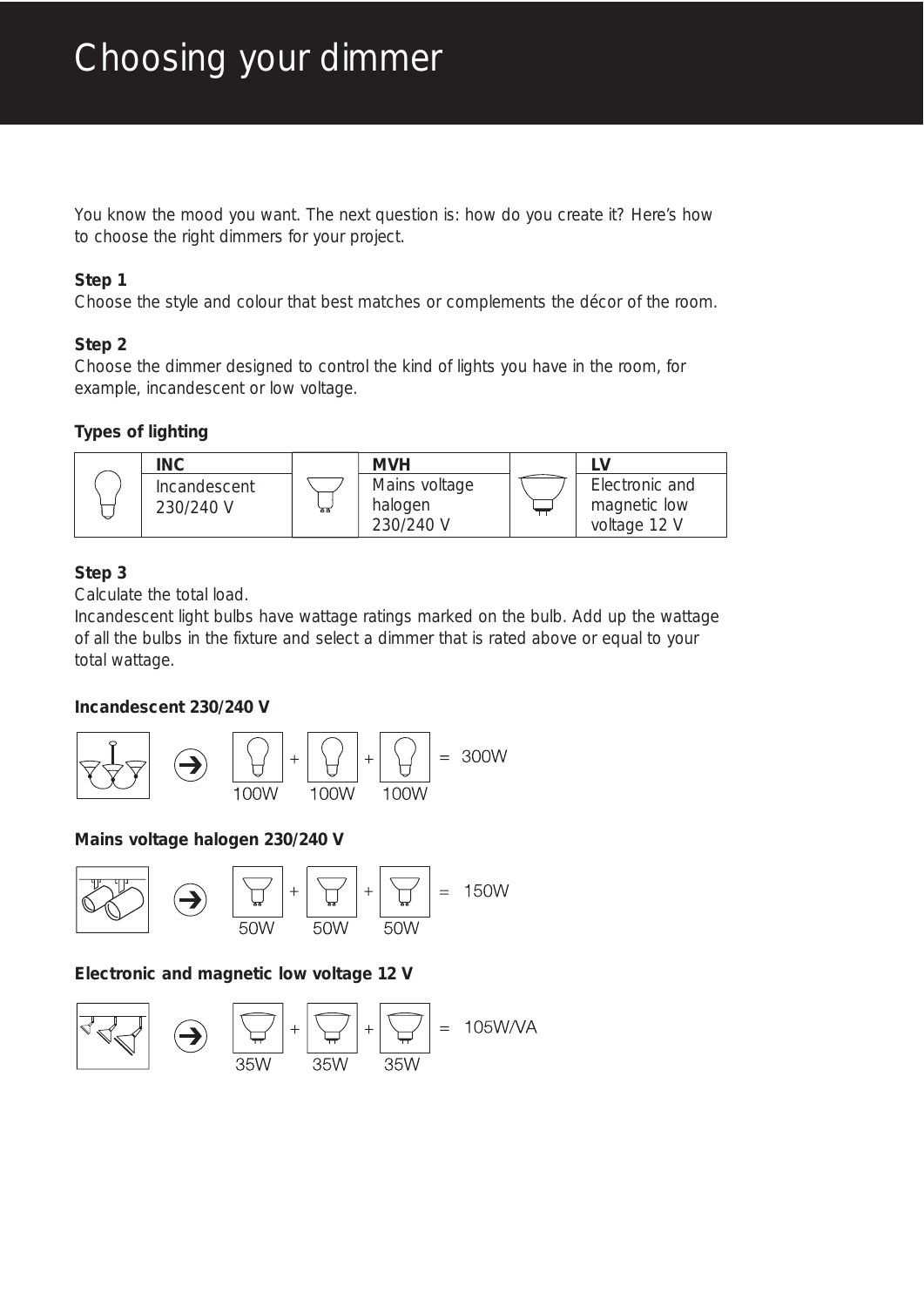#### **Step 4**

Decide how many dimmers/switches control the same light fixture and choose from these options.

**If there is only one switch, use a single-pole dimmer** to dim a light from one location. (2-way or multi-location dimmers will work in this application.)



**Multi-location dimming** to dim a light from more than one location – up to ten. Choose one Rania IR dimmer and up to nine Rania accessory dimmers. Accessory dimmers work together with the intelligent dimmer, enabling more than one control to dim a light fixture.



| Step 1                | Step 2 |                                   |                       | Step 3       | Step 4 |       |           |
|-----------------------|--------|-----------------------------------|-----------------------|--------------|--------|-------|-----------|
| Product               | INC.   | <b>MVH</b><br>230/240 V 230/240 V | LV<br>12 <sub>V</sub> | Load         | 1 way  | 2 way | Multi way |
| Rania IR single (INC) | X      | X                                 |                       | 500 W        | X      | X     | X         |
| Rania IR single       | X      | X                                 | X                     | 450 W/VA     | Χ      | X     | X         |
| Rania IR dual         | Χ      | X                                 | X                     | 2 x 250 W/VA | X      |       |           |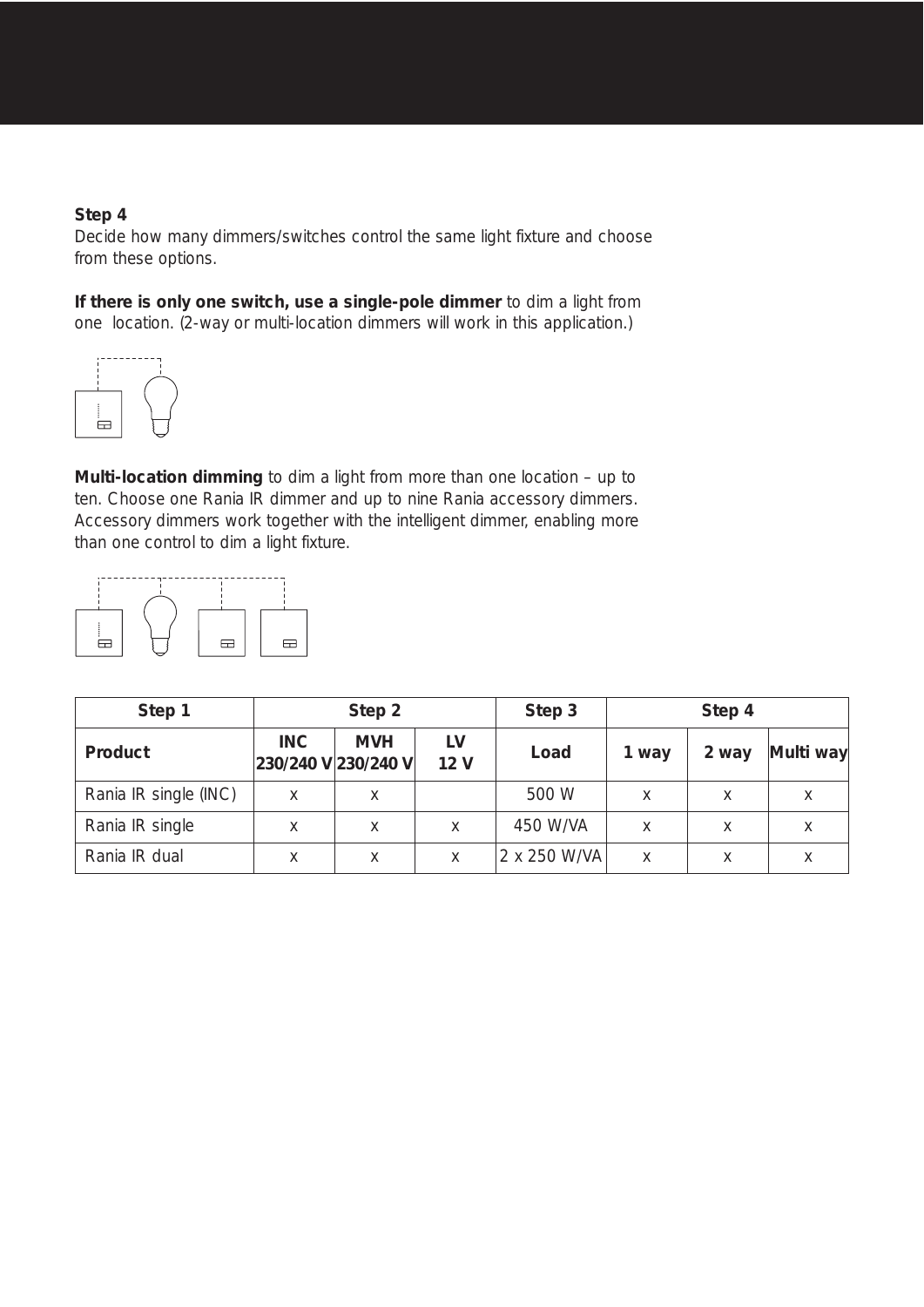## Ordering your dimmer

Here is an example of how to order Rania IR dimmers for the look and function you desire.



Nickel (SN)

Chrome (BC)

Brass (BB)

Other colours and finishes available upon request.

(AR)

White (AW)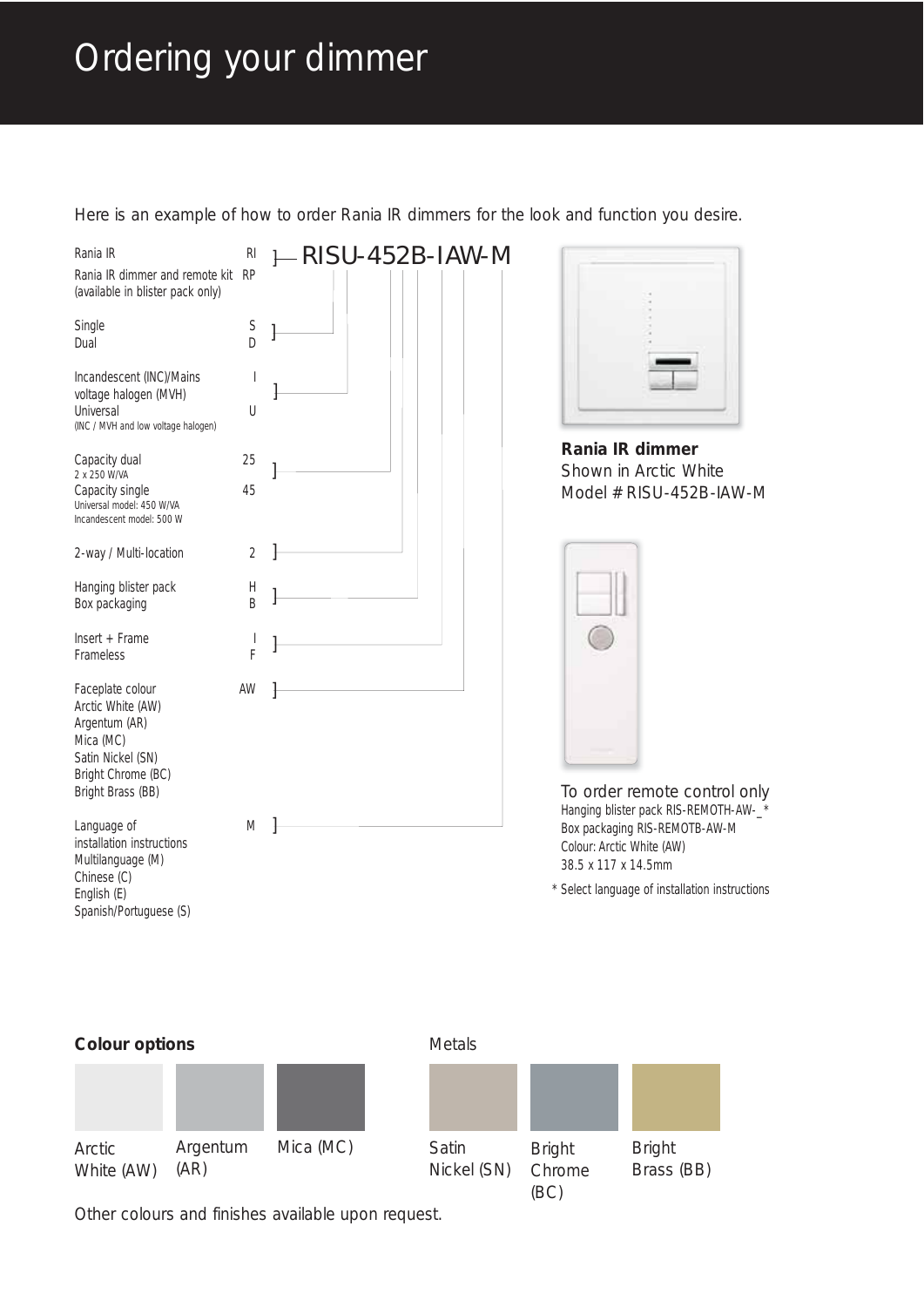## Ordering your accessories



**Single switch**  2-way, 250 V / 10 A



**Intermediate switch**  4-way, 250 V / 10 A



**French (Type E) socket** 250 V / 16 A



**Dual switch**  2-way, 250 V / 10 A





**Schuko (Type F) socket** 250 V / 16 A

## **Key to model numbers:**



## **Example:**



| Product                   | Model number                            |  |  |
|---------------------------|-----------------------------------------|--|--|
| Single switch             | RN-SS10-X-SYY-Z                         |  |  |
| Dual switch               | RN-DS10-X-SYY-Z                         |  |  |
| Intermediate switch       | RN-IS10-X-SYY-Z                         |  |  |
| 16 A schuko socket        | $RN-RF16-X-NYY-Z$                       |  |  |
| 16 A French socket        | RN-RE16-X-IYY-Z                         |  |  |
| 13 A UK switched socket   | RN-SRSU-X-FYY-Z                         |  |  |
| Twin UK switched socket   | RN-DRSU-X-FYY-Z                         |  |  |
| 10 A Chinese socket       | RN-RC10-X-FYY-Z                         |  |  |
| UK phone jack             | RN-UKPJ-X-FYY-Z                         |  |  |
| RJ11 phone jack cat 3     | RN-RJ11-X-SYY-Z                         |  |  |
| French phone jack         | $RN$ -FRP.J-X-IYY-Z                     |  |  |
| RJ45 network jack cat 5   | RN-RJ45-X-SYY-Z                         |  |  |
| SAT jack (75 Ohm)         | RN-TF75-X-SYY-Z                         |  |  |
| Triplexer - terminated    | $RN$ -TRI1-X-IYY-Z                      |  |  |
| Triplexer - intermediate  | $RN$ -TRI2-X-IYY-Z                      |  |  |
| 2-port frame (frame only) | RN-2PFR-X-SYY-Z                         |  |  |
| RJ11 connector            | CON-1P-C3-YY                            |  |  |
| RJ45 connector cat 5      | $\overline{CON-1P\text{-}C6\text{-}YY}$ |  |  |
| RJ45 connector cat 6      | CON-1P-C5E-YY                           |  |  |
| Coax cable connector      | CON-1C-YY                               |  |  |
| <b>BNC</b> jack           | CON-1B-YY                               |  |  |
| MT-RJ fibre jack          | CON-1F-MTRJ-YY                          |  |  |
| SC simplex fibre jack     | CON-1F-SC-YY                            |  |  |
| LC fibre jack             | CON-1F-LC-YY                            |  |  |
| ST fibre jack             | CON-1F-ST-YY                            |  |  |
| 1 gang frame              | RN-1GANG-X-YY-Z                         |  |  |
| 2 gang frame              | RN-2GANG-X-YY-Z                         |  |  |
| 3 gang frame              | RN-3GANG-X-YY-Z                         |  |  |
| Blank faceplate           | RN-BLFP-X-SYY-Z                         |  |  |

#### **X = Package type**

 $B = \text{Boxes}$ 

H = Hanging clamshell

#### **YY = Colour/finish**

- AW = Arctic White
- AR = Argentum
- $MC = Mica$
- SN = Satin Nickel
- BC = Bright Chrome
- BB = Bright Brass

#### **S = Frame style**

- $F =$ Frameless
- $I =$  Frame inset

#### **Z = Language code**

For boxes select:

M = Multi-language (Chinese, Dutch, English, French, German, Italian, Portuguese, Spanish)

For hanging clamshells:

- $E =$  English
- S = Spanish
- $C =$ Chinese

**Phone/tv jack**